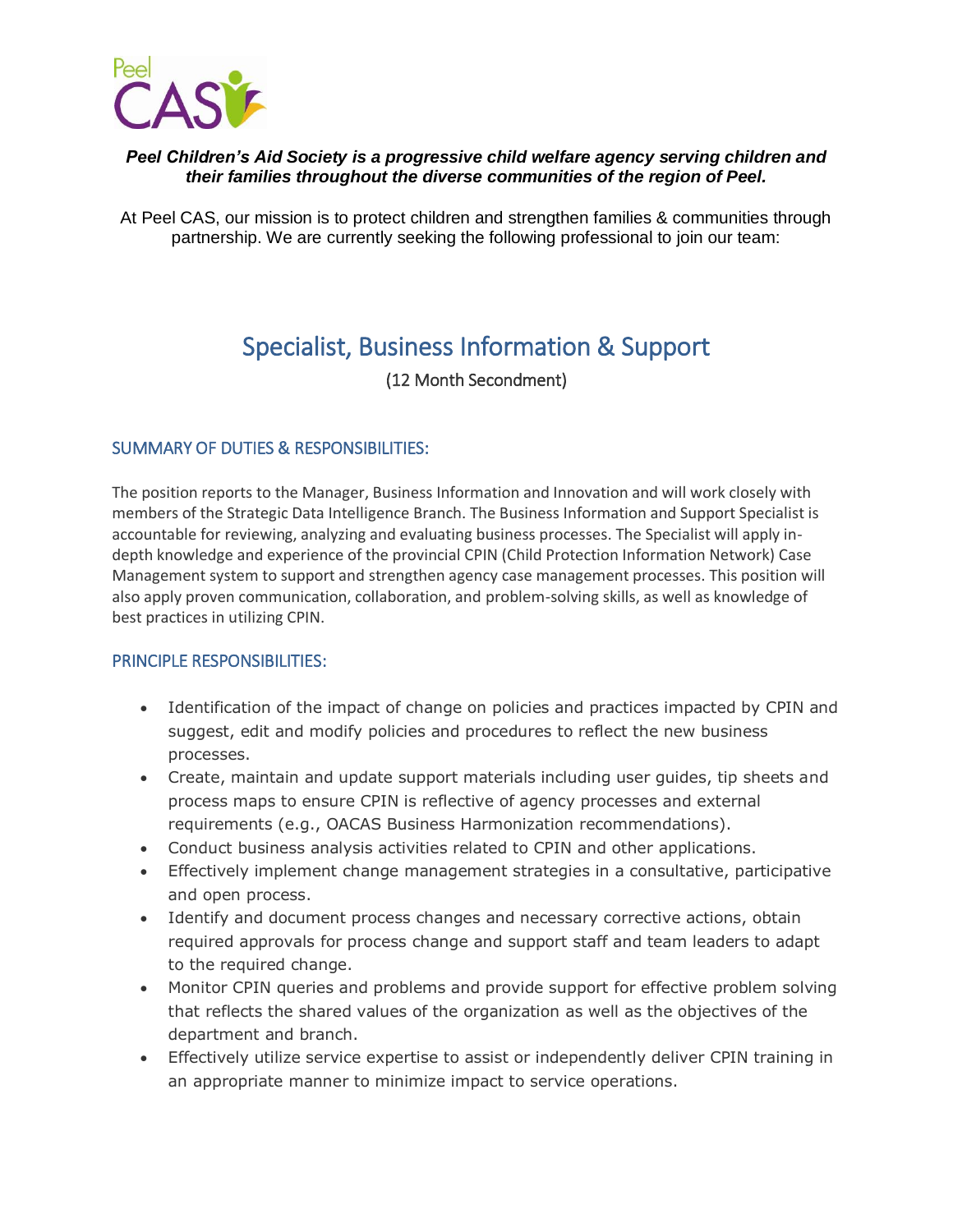

# *Peel Children's Aid Society is a progressive child welfare agency serving children and their families throughout the diverse communities of the region of Peel.*

At Peel CAS, our mission is to protect children and strengthen families & communities through partnership. We are currently seeking the following professional to join our team:

- Perform User Acceptance Testing (UAT) in collaboration with MCCSS CPIN Operations group and provide feedback to stakeholders to ensure incident request changes meets resolution as per CPIN releases.
- Provide Tier 2 helpdesk ticket support to users related but not limited to Case Management and CM-FM process integration.
- Provide back-up support to the Client Services & Support Team in providing referral consultation and processing of service programs in CPIN.
- Develop and maintain CPIN support schedule ensuring staff are adequately supported in navigating and using CPIN.
- Assisting the team to up keep the Connected CPIN page with up-to-date and relevant information and actively reviewing communications including but not limited to proof reading, drafting and formatting.
- Creating organized well-designed and professional looking PowerPoint presentations and Word documentation.
- Use Excel and other business tools to assist in the analysis of data to promote and maintain data integrity as well as to support key stakeholders.
- Provide support for in-house applications as required.
- Supporting cross-collaborative projects between stakeholders, both external and internal.
- Perform other duties as required.

# JOB SPECIFICATIONS/COMPETENCIES:

- 1. Demonstrated experience in frontline child protection service delivery.
- 2. Strong knowledge of current practice models, standards, legislation, policies, procedures, and case management systems.
- 3. Significant experience with the CPIN case management system and the integration to other applications (e.g. Finance, FastTrack, Document Management, etc.)
- 4. Excellent written and verbal communication skills
- 5. Ability to work independently, as well as multi-task and prioritize effectively; must work well under pressure to ensure goals accomplished on-time and accurately.
- 6. Good organizational and time management skills
- 7. Ability to be a source of expertise and support to staff in utilizing CPIN.
- 8. Must be focussed on providing exceptional customer service.